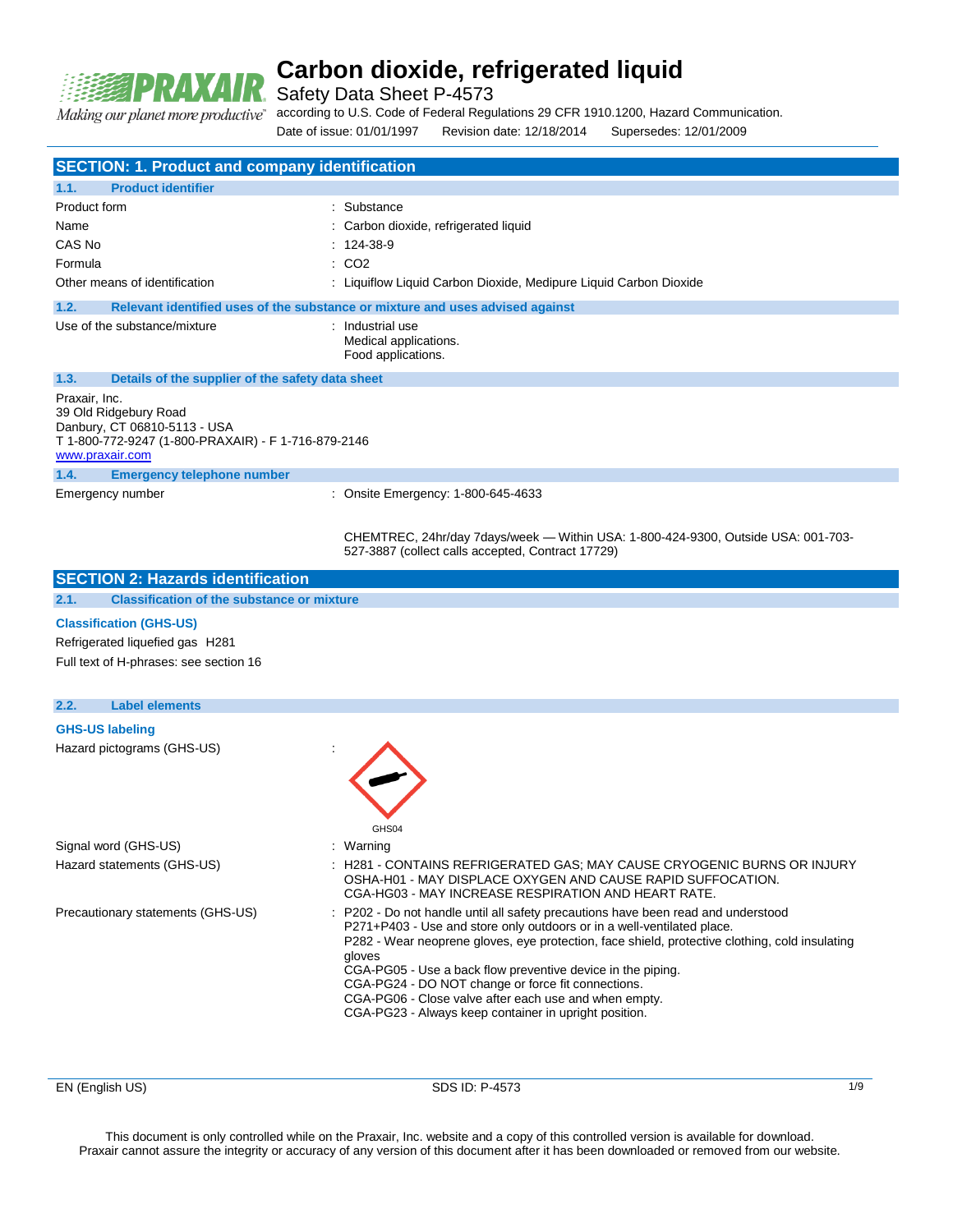

Safety Data Sheet P-4573

Making our planet more productive"

according to U.S. Code of Federal Regulations 29 CFR 1910.1200, Hazard Communication.<br>Date of issue: 01/01/1997 Revision date: 12/18/2014 Supersedes: 12/01/2009 Date of issue:  $01/01/1997$  Revision date: 12/18/2014

|                                                                                                                                                                                                                                                           |                                                                                                    | Dale of <i>ISSUE</i> . 01/01/1997                                   |  | Revision date: 12/10/2014                           | Ouperseaes: IZ/01/2009                                                                                                                                                                                                                                                                                                                                                                                                                                                                |
|-----------------------------------------------------------------------------------------------------------------------------------------------------------------------------------------------------------------------------------------------------------|----------------------------------------------------------------------------------------------------|---------------------------------------------------------------------|--|-----------------------------------------------------|---------------------------------------------------------------------------------------------------------------------------------------------------------------------------------------------------------------------------------------------------------------------------------------------------------------------------------------------------------------------------------------------------------------------------------------------------------------------------------------|
| 2.3.                                                                                                                                                                                                                                                      | <b>Other hazards</b>                                                                               |                                                                     |  |                                                     |                                                                                                                                                                                                                                                                                                                                                                                                                                                                                       |
| Other hazards not contributing to the<br>classification                                                                                                                                                                                                   |                                                                                                    | : Asphyxiant in high concentrations.                                |  |                                                     |                                                                                                                                                                                                                                                                                                                                                                                                                                                                                       |
|                                                                                                                                                                                                                                                           |                                                                                                    |                                                                     |  | Contact with liquid may cause cold burns/frostbite. |                                                                                                                                                                                                                                                                                                                                                                                                                                                                                       |
| 2.4.                                                                                                                                                                                                                                                      | <b>Unknown acute toxicity (GHS-US)</b>                                                             |                                                                     |  |                                                     |                                                                                                                                                                                                                                                                                                                                                                                                                                                                                       |
|                                                                                                                                                                                                                                                           |                                                                                                    | No data available                                                   |  |                                                     |                                                                                                                                                                                                                                                                                                                                                                                                                                                                                       |
|                                                                                                                                                                                                                                                           | <b>SECTION 3: Composition/information on ingredients</b>                                           |                                                                     |  |                                                     |                                                                                                                                                                                                                                                                                                                                                                                                                                                                                       |
| 3.1.                                                                                                                                                                                                                                                      | <b>Substance</b>                                                                                   |                                                                     |  |                                                     |                                                                                                                                                                                                                                                                                                                                                                                                                                                                                       |
| <b>Name</b>                                                                                                                                                                                                                                               |                                                                                                    | <b>Product identifier</b>                                           |  | %                                                   |                                                                                                                                                                                                                                                                                                                                                                                                                                                                                       |
| (Main constituent)                                                                                                                                                                                                                                        | Carbon dioxide, refrigerated liquid                                                                | (CAS No) 124-38-9                                                   |  | 100                                                 |                                                                                                                                                                                                                                                                                                                                                                                                                                                                                       |
| 3.2.                                                                                                                                                                                                                                                      | <b>Mixture</b>                                                                                     |                                                                     |  |                                                     |                                                                                                                                                                                                                                                                                                                                                                                                                                                                                       |
| Not applicable                                                                                                                                                                                                                                            |                                                                                                    |                                                                     |  |                                                     |                                                                                                                                                                                                                                                                                                                                                                                                                                                                                       |
|                                                                                                                                                                                                                                                           | <b>SECTION 4: First aid measures</b>                                                               |                                                                     |  |                                                     |                                                                                                                                                                                                                                                                                                                                                                                                                                                                                       |
| 4.1.                                                                                                                                                                                                                                                      | <b>Description of first aid measures</b>                                                           |                                                                     |  |                                                     |                                                                                                                                                                                                                                                                                                                                                                                                                                                                                       |
|                                                                                                                                                                                                                                                           | First-aid measures after inhalation                                                                |                                                                     |  |                                                     | : Remove victim to uncontaminated area wearing self contained breathing apparatus. Keep<br>victim warm and rested. Call a doctor. Apply artificial respiration if breathing stopped.                                                                                                                                                                                                                                                                                                  |
|                                                                                                                                                                                                                                                           | First-aid measures after skin contact                                                              | evaluation and treatment as soon as possible.                       |  |                                                     | : For exposure to liquid, immediately warm frostbite area with warm water not to exceed 105°F<br>(41°C). Water temperature should be tolerable to normal skin. Maintain skin warming for at<br>least 15 minutes or until normal coloring and sensation have returned to the affected area. In<br>case of massive exposure, remove clothing while showering with warm water. Seek medical                                                                                              |
| Hold the eyelids open and away from the eyeballs to ensure that all surfaces are flushed<br>First-aid measures after eye contact<br>thoroughly. Get immediate medical attention. Immediately flush eyes thoroughly with water for<br>at least 15 minutes. |                                                                                                    |                                                                     |  |                                                     |                                                                                                                                                                                                                                                                                                                                                                                                                                                                                       |
|                                                                                                                                                                                                                                                           | First-aid measures after ingestion<br>: Ingestion is not considered a potential route of exposure. |                                                                     |  |                                                     |                                                                                                                                                                                                                                                                                                                                                                                                                                                                                       |
| 4.2.                                                                                                                                                                                                                                                      | Most important symptoms and effects, both acute and delayed                                        |                                                                     |  |                                                     |                                                                                                                                                                                                                                                                                                                                                                                                                                                                                       |
|                                                                                                                                                                                                                                                           |                                                                                                    | No additional information available                                 |  |                                                     |                                                                                                                                                                                                                                                                                                                                                                                                                                                                                       |
| 4.3.                                                                                                                                                                                                                                                      | Indication of any immediate medical attention and special treatment needed                         |                                                                     |  |                                                     |                                                                                                                                                                                                                                                                                                                                                                                                                                                                                       |
| None.                                                                                                                                                                                                                                                     |                                                                                                    |                                                                     |  |                                                     |                                                                                                                                                                                                                                                                                                                                                                                                                                                                                       |
|                                                                                                                                                                                                                                                           | <b>SECTION 5: Firefighting measures</b>                                                            |                                                                     |  |                                                     |                                                                                                                                                                                                                                                                                                                                                                                                                                                                                       |
| 5.1.                                                                                                                                                                                                                                                      | <b>Extinguishing media</b>                                                                         |                                                                     |  |                                                     |                                                                                                                                                                                                                                                                                                                                                                                                                                                                                       |
|                                                                                                                                                                                                                                                           | Suitable extinguishing media                                                                       | : Use extinguishing media appropriate for surrounding fire.         |  |                                                     |                                                                                                                                                                                                                                                                                                                                                                                                                                                                                       |
| 5.2.                                                                                                                                                                                                                                                      | Special hazards arising from the substance or mixture                                              |                                                                     |  |                                                     |                                                                                                                                                                                                                                                                                                                                                                                                                                                                                       |
| Reactivity                                                                                                                                                                                                                                                |                                                                                                    |                                                                     |  |                                                     | : No reactivity hazard other than the effects described in sub-sections below.                                                                                                                                                                                                                                                                                                                                                                                                        |
| 5.3.                                                                                                                                                                                                                                                      | <b>Advice for firefighters</b>                                                                     |                                                                     |  |                                                     |                                                                                                                                                                                                                                                                                                                                                                                                                                                                                       |
|                                                                                                                                                                                                                                                           | Firefighting instructions                                                                          | freeze water rapidly.                                               |  |                                                     | : DANGER! Extremely cold liquid and gas under pressure. Take care not to direct spray onto<br>vents on top of container.  Do not discharge sprays directly into liquid; cryogenic liquid can                                                                                                                                                                                                                                                                                          |
|                                                                                                                                                                                                                                                           |                                                                                                    | L-Fire Protection.                                                  |  |                                                     | Evacuate all personnel from the danger area. Use self-contained breathing apparatus (SCBA)<br>and protective clothing. Immediately cool containers with water from maximum distance. Stop<br>flow of gas if safe to do so, while continuing cooling water spray. Remove ignition sources if<br>safe to do so. Remove containers from area of fire if safe to do so. On-site fire brigades must<br>comply with OSHA 29 CFR 1910.156 and applicable standards under 29 CFR 1910 Subpart |
|                                                                                                                                                                                                                                                           | Protection during firefighting                                                                     | : Compressed gas: asphyxiant. Suffocation hazard by lack of oxygen. |  |                                                     |                                                                                                                                                                                                                                                                                                                                                                                                                                                                                       |
|                                                                                                                                                                                                                                                           | Special protective equipment for fire fighters                                                     | Contained Breathing Apparatus) for fire fighters.                   |  |                                                     | : Use self-contained breathing apparatus. Standard protective clothing and equipment (Self                                                                                                                                                                                                                                                                                                                                                                                            |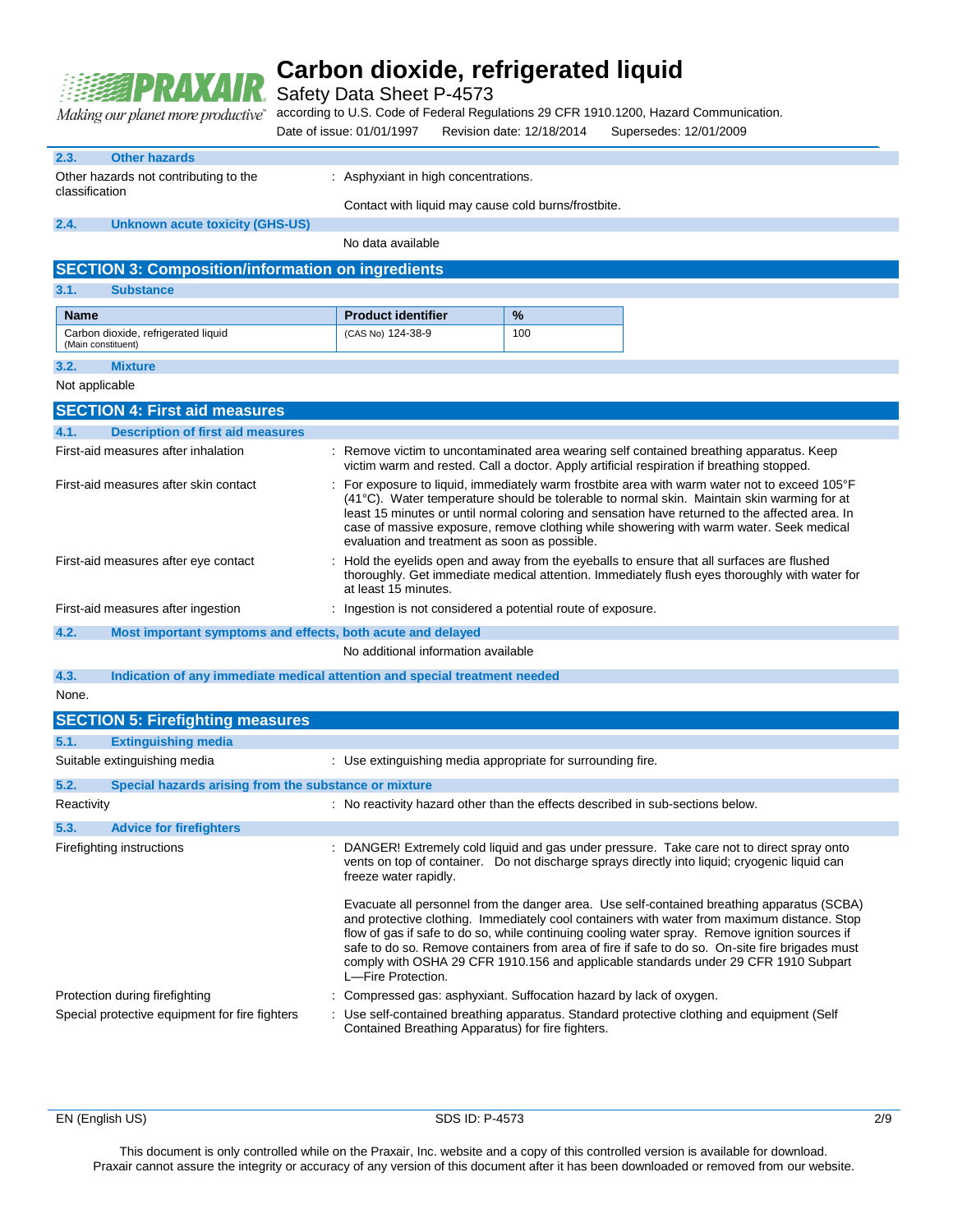

**Carbon dioxide, refrigerated liquid** Safety Data Sheet P-4573

according to U.S. Code of Federal Regulations 29 CFR 1910.1200, Hazard Communication.

|                  | Date of issue: 01/01/1997 | Revision date: 12/18/2014   Supersedes: 12/01/2009 |                                                                                                    |  |
|------------------|---------------------------|----------------------------------------------------|----------------------------------------------------------------------------------------------------|--|
| Specific methods |                           |                                                    | : Stop flow of product if safe to do so. Use fire control measures appropriate for the surrounding |  |

|                                               | fire. Exposure to fire and heat radiation may cause gas containers to rupture. Cool endangered<br>containers with water spray jet from a protected position. Prevent water used in emergency<br>cases from entering sewers and drainage systems. Use water spray or fog to knock down fire<br>fumes if possible. If leaking do not spray water onto container. Water surrounding area (from<br>protected position) to contain fire. Exposure to fire may cause containers to rupture/explode. |
|-----------------------------------------------|-----------------------------------------------------------------------------------------------------------------------------------------------------------------------------------------------------------------------------------------------------------------------------------------------------------------------------------------------------------------------------------------------------------------------------------------------------------------------------------------------|
| Other information                             | : Cryogenic liquid causes severe frostbite, a burn-like injury. Heat of fire can build pressure in a<br>closed container and cause it to rupture. Venting vapors may obscure visibility. Air will<br>condense on surfaces such as vaporizers or piping exposed to liquid or cold gas. Nitrogen,<br>which has a lower boiling point than oxygen, evaporates first, leaving an oxygen-enriched<br>condensate.                                                                                   |
| <b>SECTION 6: Accidental release measures</b> |                                                                                                                                                                                                                                                                                                                                                                                                                                                                                               |

| 6.1.   | Personal precautions, protective equipment and emergency procedures |                                                                                                                                                                                                                                                                                                                                                                                                                                                                                                                                                                                                                                                                                                                                                                                                                                                                                                                                                                                                                                                                                                                                          |     |
|--------|---------------------------------------------------------------------|------------------------------------------------------------------------------------------------------------------------------------------------------------------------------------------------------------------------------------------------------------------------------------------------------------------------------------------------------------------------------------------------------------------------------------------------------------------------------------------------------------------------------------------------------------------------------------------------------------------------------------------------------------------------------------------------------------------------------------------------------------------------------------------------------------------------------------------------------------------------------------------------------------------------------------------------------------------------------------------------------------------------------------------------------------------------------------------------------------------------------------------|-----|
|        | General measures                                                    | Prevent from entering sewers, basements and workpits, or any place where its accumulation<br>can be dangerous. Evacuate area. Ensure adequate air ventilation. Wear self-contained<br>breathing apparatus when entering area unless atmosphere is proven to be safe. Stop leak if<br>safe to do so.                                                                                                                                                                                                                                                                                                                                                                                                                                                                                                                                                                                                                                                                                                                                                                                                                                      |     |
| 6.1.1. | For non-emergency personnel                                         | No additional information available                                                                                                                                                                                                                                                                                                                                                                                                                                                                                                                                                                                                                                                                                                                                                                                                                                                                                                                                                                                                                                                                                                      |     |
| 6.1.2. | For emergency responders                                            |                                                                                                                                                                                                                                                                                                                                                                                                                                                                                                                                                                                                                                                                                                                                                                                                                                                                                                                                                                                                                                                                                                                                          |     |
|        |                                                                     | No additional information available                                                                                                                                                                                                                                                                                                                                                                                                                                                                                                                                                                                                                                                                                                                                                                                                                                                                                                                                                                                                                                                                                                      |     |
| 6.2.   | <b>Environmental precautions</b>                                    |                                                                                                                                                                                                                                                                                                                                                                                                                                                                                                                                                                                                                                                                                                                                                                                                                                                                                                                                                                                                                                                                                                                                          |     |
|        |                                                                     | Try to stop release.                                                                                                                                                                                                                                                                                                                                                                                                                                                                                                                                                                                                                                                                                                                                                                                                                                                                                                                                                                                                                                                                                                                     |     |
| 6.3.   | Methods and material for containment and cleaning up                |                                                                                                                                                                                                                                                                                                                                                                                                                                                                                                                                                                                                                                                                                                                                                                                                                                                                                                                                                                                                                                                                                                                                          |     |
|        |                                                                     | No additional information available                                                                                                                                                                                                                                                                                                                                                                                                                                                                                                                                                                                                                                                                                                                                                                                                                                                                                                                                                                                                                                                                                                      |     |
| 6.4.   | <b>Reference to other sections</b>                                  |                                                                                                                                                                                                                                                                                                                                                                                                                                                                                                                                                                                                                                                                                                                                                                                                                                                                                                                                                                                                                                                                                                                                          |     |
|        |                                                                     | See also sections 8 and 13.                                                                                                                                                                                                                                                                                                                                                                                                                                                                                                                                                                                                                                                                                                                                                                                                                                                                                                                                                                                                                                                                                                              |     |
|        | <b>SECTION 7: Handling and storage</b>                              |                                                                                                                                                                                                                                                                                                                                                                                                                                                                                                                                                                                                                                                                                                                                                                                                                                                                                                                                                                                                                                                                                                                                          |     |
| 7.1.   | <b>Precautions for safe handling</b>                                |                                                                                                                                                                                                                                                                                                                                                                                                                                                                                                                                                                                                                                                                                                                                                                                                                                                                                                                                                                                                                                                                                                                                          |     |
|        | Precautions for safe handling                                       | : Wear leather safety gloves and safety shoes when handling cylinders. Protect cylinders from<br>physical damage; do not drag, roll, slide or drop. While moving cylinder, always keep in place<br>removable valve cover. Never attempt to lift a cylinder by its cap; the cap is intended solely to<br>protect the valve. When moving cylinders, even for short distances, use a cart (trolley, hand<br>truck, etc.) designed to transport cylinders. Never insert an object (e.g., wrench, screwdriver,<br>pry bar) into cap openings; doing so may damage the valve and cause a leak. Use an<br>adjustable strap wrench to remove over-tight or rusted caps. Slowly open the valve. If the<br>valve is hard to open, discontinue use and contact your supplier. Close the container valve<br>after each use; keep closed even when empty. Never apply flame or localized heat directly to<br>any part of the container. High temperatures may damage the container and could cause the<br>pressure relief device to fail prematurely, venting the container contents. For other precautions<br>in using this product, see section 16. |     |
| 7.2.   | Conditions for safe storage, including any incompatibilities        |                                                                                                                                                                                                                                                                                                                                                                                                                                                                                                                                                                                                                                                                                                                                                                                                                                                                                                                                                                                                                                                                                                                                          |     |
|        | Storage conditions                                                  | Store in a cool, well-ventilated place. Store and use with adequate ventilation. Store only<br>where temperature will not exceed 125°F (52°C). Firmly secure containers upright to keep<br>them from falling or being knocked over. Install valve protection cap, if provided, firmly in place<br>by hand. Store full and empty containers separately. Use a first-in, first-out inventory system<br>to prevent storing full containers for long periods.                                                                                                                                                                                                                                                                                                                                                                                                                                                                                                                                                                                                                                                                                |     |
|        |                                                                     | OTHER PRECAUTIONS FOR HANDLING, STORAGE, AND USE: When handling product<br>under pressure, use piping and equipment adequately designed to withstand the pressures to<br>be encountered. Never work on a pressurized system. Use a back flow preventive device in<br>the piping. Gases can cause rapid suffocation because of oxygen deficiency; store and use<br>with adequate ventilation. If a leak occurs, close the container valve and blow down the system<br>in a safe and environmentally correct manner in compliance with all international,<br>federal/national, state/provincial, and local laws; then repair the leak. Never place a container<br>where it may become part of an electrical circuit.                                                                                                                                                                                                                                                                                                                                                                                                                       |     |
|        | EN (English US)                                                     | SDS ID: P-4573                                                                                                                                                                                                                                                                                                                                                                                                                                                                                                                                                                                                                                                                                                                                                                                                                                                                                                                                                                                                                                                                                                                           | 3/9 |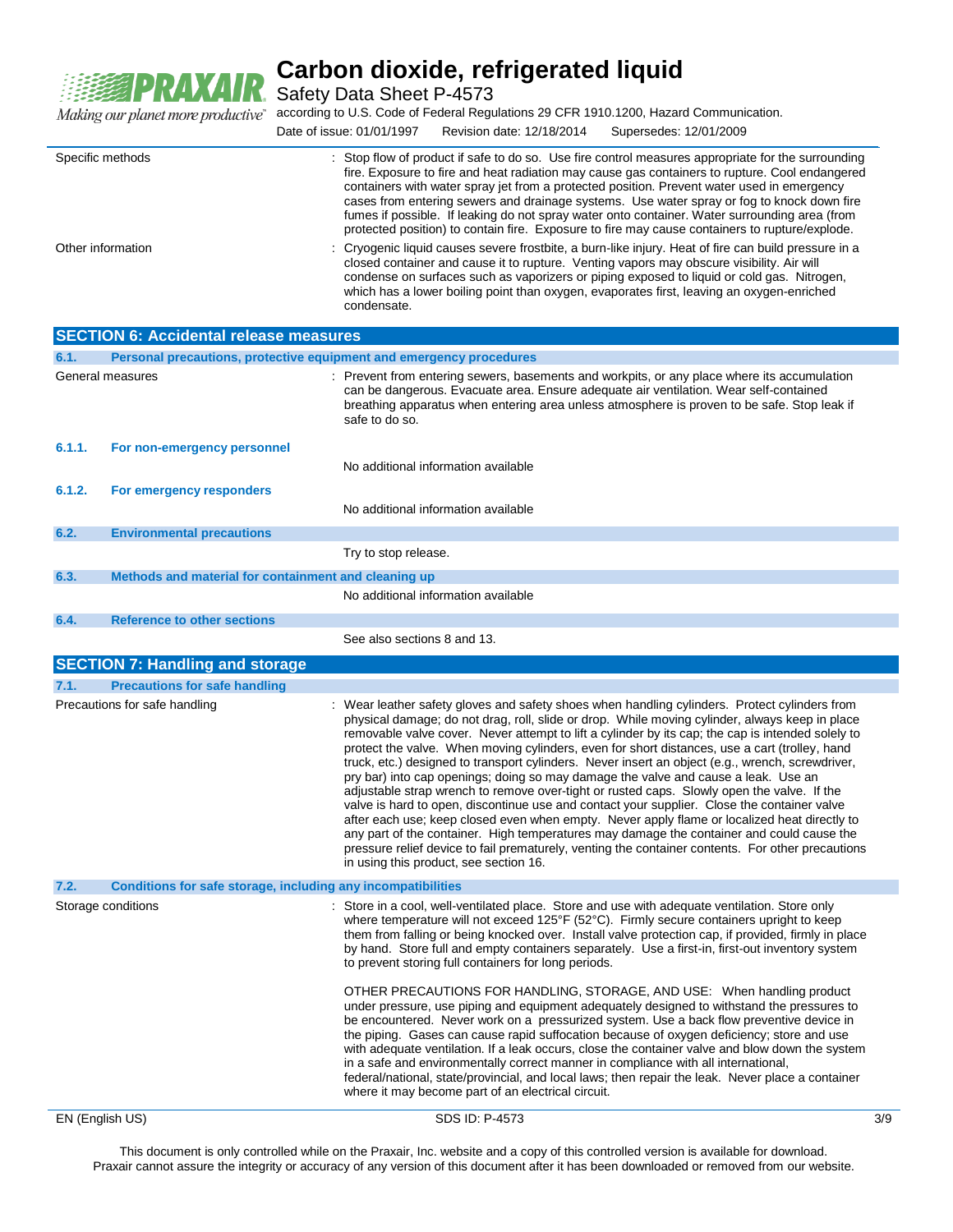

Safety Data Sheet P-4573

Making our planet more productive" according to U.S. Code of Federal Regulations 29 CFR 1910.1200, Hazard Communication.

Date of issue: 01/01/1997 Revision date: 12/18/2014 Supersedes: 12/01/2009

#### **7.3. Specific end use(s)**

None.

|                                                | <b>SECTION 8: Exposure controls/personal protection</b> |                                                                                                                                                                                                                                                                                                                                                                                                                                                                                                                                                                                     |
|------------------------------------------------|---------------------------------------------------------|-------------------------------------------------------------------------------------------------------------------------------------------------------------------------------------------------------------------------------------------------------------------------------------------------------------------------------------------------------------------------------------------------------------------------------------------------------------------------------------------------------------------------------------------------------------------------------------|
| <b>Control parameters</b><br>8.1.              |                                                         |                                                                                                                                                                                                                                                                                                                                                                                                                                                                                                                                                                                     |
| Carbon dioxide, refrigerated liquid (124-38-9) |                                                         |                                                                                                                                                                                                                                                                                                                                                                                                                                                                                                                                                                                     |
| <b>ACGIH</b>                                   | ACGIH TLV-TWA (ppm)                                     | 5000 ppm                                                                                                                                                                                                                                                                                                                                                                                                                                                                                                                                                                            |
| <b>ACGIH</b>                                   | ACGIH TLV-STEL (ppm)                                    | 30000 ppm                                                                                                                                                                                                                                                                                                                                                                                                                                                                                                                                                                           |
| <b>USA OSHA</b>                                | OSHA PEL (TWA) (mg/m <sup>3</sup> )                     | 9000 mg/m <sup>3</sup>                                                                                                                                                                                                                                                                                                                                                                                                                                                                                                                                                              |
| <b>USA OSHA</b>                                | OSHA PEL (TWA) (ppm)                                    | 5000 ppm                                                                                                                                                                                                                                                                                                                                                                                                                                                                                                                                                                            |
| 8.2.<br><b>Exposure controls</b>               |                                                         |                                                                                                                                                                                                                                                                                                                                                                                                                                                                                                                                                                                     |
| Appropriate engineering controls               |                                                         | : Oxygen detectors should be used when asphyxiating gases may be released. Ensure exposure<br>is below occupational exposure limits (where available).                                                                                                                                                                                                                                                                                                                                                                                                                              |
| Hand protection                                | : Wear working gloves when handling gas containers.     |                                                                                                                                                                                                                                                                                                                                                                                                                                                                                                                                                                                     |
| Eye protection                                 | breaking transfer connections.                          | : Wear safety glasses with side shields. Wear goggles and a face shield when transfilling or                                                                                                                                                                                                                                                                                                                                                                                                                                                                                        |
| Respiratory protection                         | self-contained breathing apparatus (SCBA).              | : When workplace conditions warrant respirator use, follow a respiratory protection program that<br>meets OSHA 29 CFR 1910.134, ANSI Z88.2, or MSHA 30 CFR 72.710 (where applicable).<br>Use an air-supplied or air-purifying cartridge if the action level is exceeded. Ensure that the<br>respirator has the appropriate protection factor for the exposure level. If cartridge type<br>respirators are used, the cartridge must be appropriate for the chemical exposure (e.g., an<br>organic vapor cartridge). For emergencies or instances with unknown exposure levels, use a |
| Thermal hazard protection                      | connections.                                            | : Wear cold insulating gloves. Wear cold insulating gloves when transfilling or breaking transfer                                                                                                                                                                                                                                                                                                                                                                                                                                                                                   |
| Environmental exposure controls                | : None necessary.                                       |                                                                                                                                                                                                                                                                                                                                                                                                                                                                                                                                                                                     |
| Other information                              |                                                         | : Wear leather safety gloves and safety shoes when handling cylinders.                                                                                                                                                                                                                                                                                                                                                                                                                                                                                                              |
|                                                | <b>SECTION 9: Physical and chemical properties</b>      |                                                                                                                                                                                                                                                                                                                                                                                                                                                                                                                                                                                     |
| 9.1.                                           | Information on basic physical and chemical properties   |                                                                                                                                                                                                                                                                                                                                                                                                                                                                                                                                                                                     |
| Physical state                                 | : Gas                                                   |                                                                                                                                                                                                                                                                                                                                                                                                                                                                                                                                                                                     |
| Appearance                                     | : Colorless gas.                                        |                                                                                                                                                                                                                                                                                                                                                                                                                                                                                                                                                                                     |
| Molecular mass                                 | $: 44$ g/mol                                            |                                                                                                                                                                                                                                                                                                                                                                                                                                                                                                                                                                                     |
| Color                                          | : Colorless.                                            |                                                                                                                                                                                                                                                                                                                                                                                                                                                                                                                                                                                     |
| Odor                                           | : No data available                                     |                                                                                                                                                                                                                                                                                                                                                                                                                                                                                                                                                                                     |
| Odor threshold                                 | : No data available                                     |                                                                                                                                                                                                                                                                                                                                                                                                                                                                                                                                                                                     |
| pH                                             | : 3.7 (carbonic acid)                                   |                                                                                                                                                                                                                                                                                                                                                                                                                                                                                                                                                                                     |

| Relative evaporation rate (butyl acetate=1) | : No data available |
|---------------------------------------------|---------------------|
| Relative evaporation rate (ether=1)         | : Not applicable.   |
| Melting point                               | : 78.5 $^{\circ}$ C |
| Freezing point                              | : No data available |
| Boiling point                               | : $-78.5 °C$        |
| Flash point                                 | : No data available |
| Critical temperature                        | : 31 $^{\circ}$ C   |
| Auto-ignition temperature                   | : Not applicable.   |
| Decomposition temperature                   | : No data available |
| Flammability (solid, gas)                   | : No data available |
| Vapor pressure                              | : 5730 kPa          |
| Critical pressure                           | : 7375 kPa          |
|                                             |                     |

Relative vapor density at 20 °C : No data available Relative density in the set of the set of the set of the set of the set of the set of the set of the set of the set of the set of the set of the set of the set of the set of the set of the set of the set of the set of the

#### EN (English US) and the SDS ID: P-4573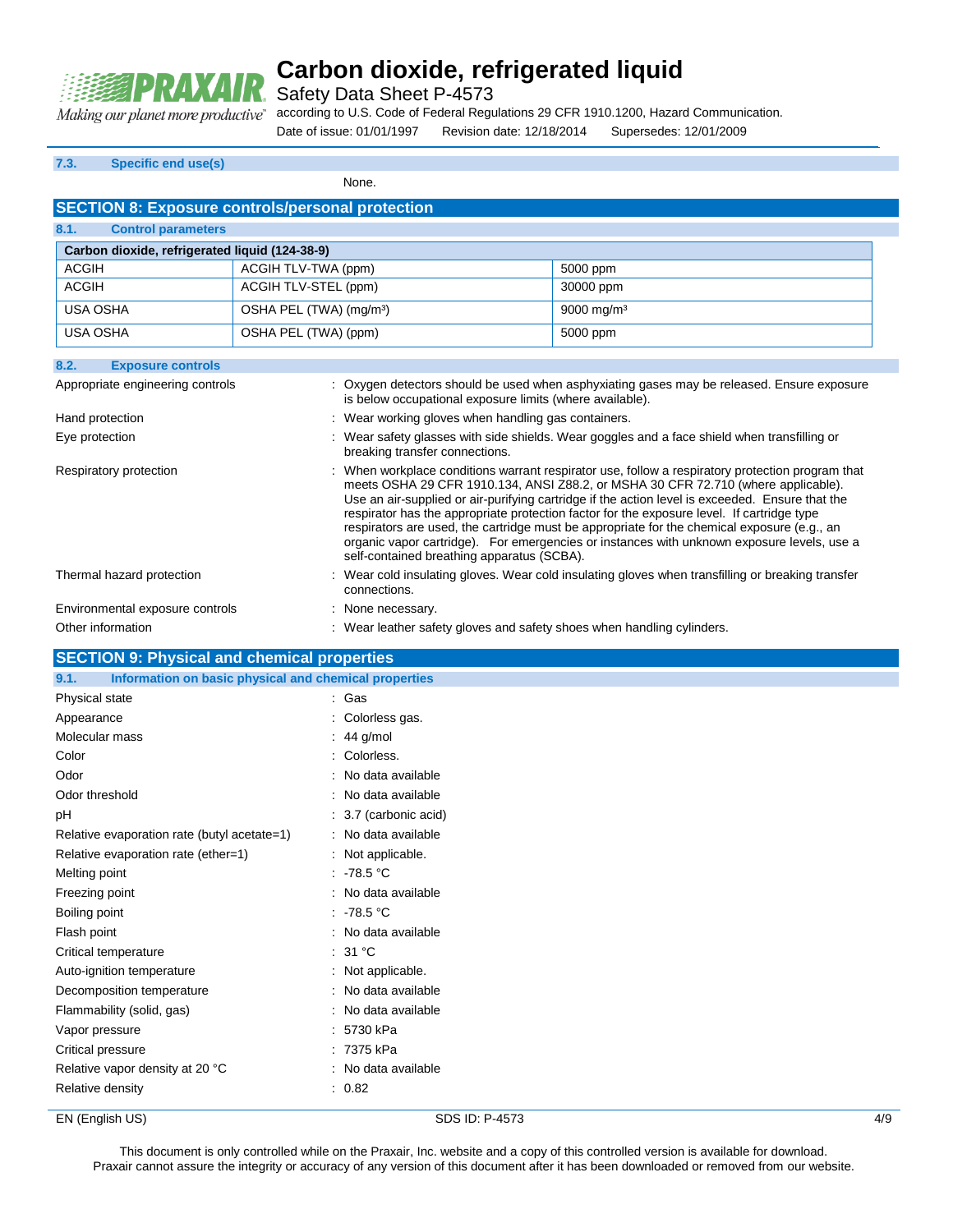

Safety Data Sheet P-4573

Making our planet more productive"

according to U.S. Code of Federal Regulations 29 CFR 1910.1200, Hazard Communication.

Date of issue: 01/01/1997 Revision date: 12/18/2014 Supersedes: 12/01/2009

| Specific gravity / density       | : 762 kg/m <sup>3</sup>                                                                                    |
|----------------------------------|------------------------------------------------------------------------------------------------------------|
| Relative gas density             | : 1.52                                                                                                     |
| Solubility                       | : Water: 2000 mg/l Completely soluble.                                                                     |
| Log Pow                          | : 0.83                                                                                                     |
| Log Kow                          | $\therefore$ Not applicable.                                                                               |
| Viscosity, kinematic             | : Not applicable.                                                                                          |
| Viscosity, dynamic               | : Not applicable.                                                                                          |
| <b>Explosive properties</b>      | : Not applicable.                                                                                          |
| Oxidizing properties             | : None.                                                                                                    |
| <b>Explosive limits</b>          | : No data available                                                                                        |
| <b>Other information</b><br>9.2. |                                                                                                            |
| Sublimation point                | $.78.5\degree$ C                                                                                           |
| Gas group                        | : Refrigerated liquefied gas                                                                               |
| Additional information           | : Gas/vapor heavier than air. May accumulate in confined spaces, particularly at or below ground<br>level. |

|       | <b>SECTION 10: Stability and reactivity</b> |                                                                                                                                                                                                                                                                          |
|-------|---------------------------------------------|--------------------------------------------------------------------------------------------------------------------------------------------------------------------------------------------------------------------------------------------------------------------------|
| 10.1. | <b>Reactivity</b>                           |                                                                                                                                                                                                                                                                          |
|       |                                             | No reactivity hazard other than the effects described in sub-sections below.                                                                                                                                                                                             |
| 10.2. | <b>Chemical stability</b>                   |                                                                                                                                                                                                                                                                          |
|       |                                             | Stable under normal conditions.                                                                                                                                                                                                                                          |
| 10.3. | <b>Possibility of hazardous reactions</b>   |                                                                                                                                                                                                                                                                          |
|       |                                             | None.                                                                                                                                                                                                                                                                    |
| 10.4. | <b>Conditions to avoid</b>                  |                                                                                                                                                                                                                                                                          |
|       |                                             | None under recommended storage and handling conditions (see section 7).                                                                                                                                                                                                  |
| 10.5. | Incompatible materials                      |                                                                                                                                                                                                                                                                          |
|       |                                             | Alkali metals, Alkaline earth metals, Acetylide forming metals, Chromium, Titanium > 1022°F<br>$(550^{\circ}$ C), Uranium (U) > 1382°F (750°C), Magnesium > 1427°F (775°C).                                                                                              |
| 10.6. | <b>Hazardous decomposition products</b>     |                                                                                                                                                                                                                                                                          |
|       |                                             | Electrical discharges and high temperatures decompose carbon dioxide into carbon monoxide and<br>oxygen. The welding process may generate hazardous fumes and gases. If using carbon dioxide<br>for welding and cutting, see Praxair SDS P-4574, Gaseous Carbon Dioxide. |

| <b>SECTION 11: Toxicological information</b>                              |                                                                      |  |  |
|---------------------------------------------------------------------------|----------------------------------------------------------------------|--|--|
| 11.1.<br>Information on toxicological effects                             |                                                                      |  |  |
|                                                                           |                                                                      |  |  |
| Acute toxicity                                                            | : Not classified                                                     |  |  |
| Carbon dioxide, refrigerated liquid ( \f )124-38-9                        |                                                                      |  |  |
| Additional information                                                    | Low concentrations of CO2 cause increased respiration and headache   |  |  |
| Skin corrosion/irritation                                                 | : Not classified                                                     |  |  |
| Serious eye damage/irritation                                             | pH: 3.7 (carbonic acid)<br>Not classified<br>pH: 3.7 (carbonic acid) |  |  |
| Respiratory or skin sensitization                                         | Not classified                                                       |  |  |
| Germ cell mutagenicity                                                    | : Not classified                                                     |  |  |
| Carcinogenicity                                                           | Not classified                                                       |  |  |
| Reproductive toxicity<br>Specific target organ toxicity (single exposure) | : Not classified<br>: Not classified                                 |  |  |

EN (English US) 5/9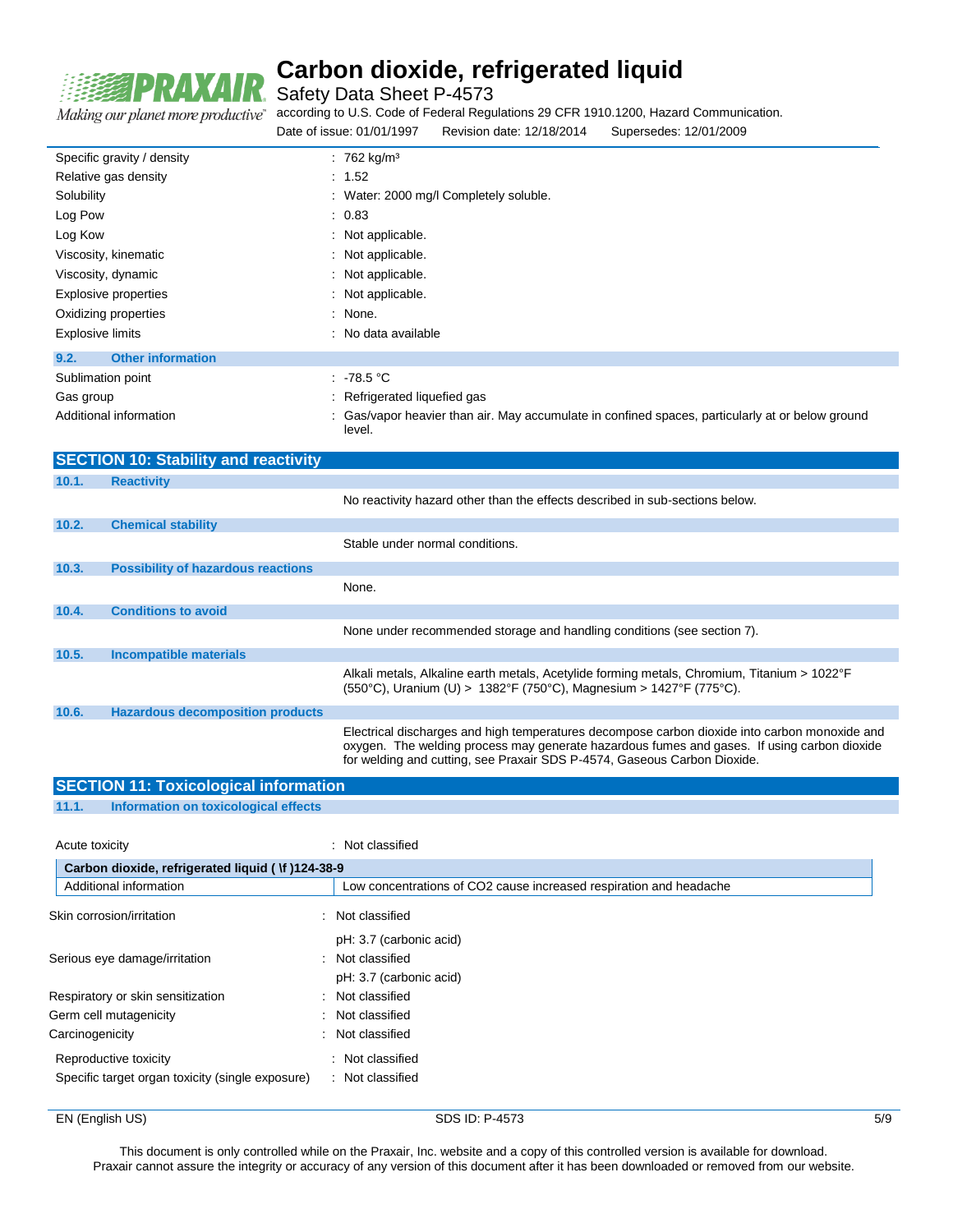

Safety Data Sheet P-4573

according to U.S. Code of Federal Regulations 29 CFR 1910.1200, Hazard Communication. Making our planet more productive"

|  |                                                                            | $\mathbf{u}$ and $\mathbf{v}$ and $\mathbf{v}$ and $\mathbf{v}$ and $\mathbf{v}$ and $\mathbf{v}$ and $\mathbf{v}$ and $\mathbf{v}$ and $\mathbf{v}$ and $\mathbf{v}$ |  |
|--|----------------------------------------------------------------------------|-----------------------------------------------------------------------------------------------------------------------------------------------------------------------|--|
|  | Date of issue: 01/01/1997 Revision date: 12/18/2014 Supersedes: 12/01/2009 |                                                                                                                                                                       |  |

| Specific target organ toxicity (repeated | : Not classified                    |
|------------------------------------------|-------------------------------------|
| exposure)                                | No known effects from this product. |
| Aspiration hazard                        | : Not classified<br>Not applicable. |

### **SECTION 12: Ecological information**

**12.1. Toxicity**

Ecology - general interval in the cological damage caused by this product.

| 12.2.                     | <b>Persistence and degradability</b>           |                                              |
|---------------------------|------------------------------------------------|----------------------------------------------|
|                           | Carbon dioxide, refrigerated liquid (124-38-9) |                                              |
|                           | Persistence and degradability                  | No ecological damage caused by this product. |
| 12.3.                     | <b>Bioaccumulative potential</b>               |                                              |
|                           | Carbon dioxide, refrigerated liquid (124-38-9) |                                              |
| BCF fish 1                |                                                | No bioaccumulation                           |
| Log Pow                   |                                                | 0.83                                         |
| Log Kow                   |                                                | Not applicable.                              |
| Bioaccumulative potential |                                                | No ecological damage caused by this product. |
| 12.4.                     | <b>Mobility in soil</b>                        |                                              |

| Carbon dioxide, refrigerated liquid (124-38-9)                 |                    |  |
|----------------------------------------------------------------|--------------------|--|
| Mobility in soil                                               | No data available. |  |
| No ecological damage caused by this product.<br>Ecology - soil |                    |  |

| <b>Other adverse effects</b><br>12.5. |                                                                                |
|---------------------------------------|--------------------------------------------------------------------------------|
| Other adverse effects                 | : Can cause frost damage to vegetation.                                        |
| Effect on ozone layer                 | : None.                                                                        |
| Global warming potential [CO2=1]      | $\therefore$ 1                                                                 |
| Effect on the global warming          | : When discharged in large quantities may contribute to the greenhouse effect. |

#### **SECTION 13: Disposal considerations**

| <u>IULUTIUN TU. DISPOSAI CONSIDEI ANONS</u> |                                |                                                                                             |  |  |
|---------------------------------------------|--------------------------------|---------------------------------------------------------------------------------------------|--|--|
| 13.1.                                       | Waste treatment methods        |                                                                                             |  |  |
|                                             | Waste disposal recommendations | : Do not attempt to dispose of residual or unused quantities. Return container to supplier. |  |  |

#### **SECTION 14: Transport information**

| In accordance with DOT                               |                                                                 |
|------------------------------------------------------|-----------------------------------------------------------------|
| Transport document description                       | : UN2187 Carbon dioxide, refrigerated liquid, 2.2               |
| UN-No.(DOT)                                          | : $UN2187$                                                      |
| Proper Shipping Name (DOT)                           | : Carbon dioxide, refrigerated liquid                           |
| Department of Transportation (DOT) Hazard<br>Classes | : 2.2 - Class 2.2 - Non-flammable compressed gas 49 CFR 173.115 |
| Hazard labels (DOT)                                  | : 2.2 - Non-flammable gas                                       |
|                                                      |                                                                 |

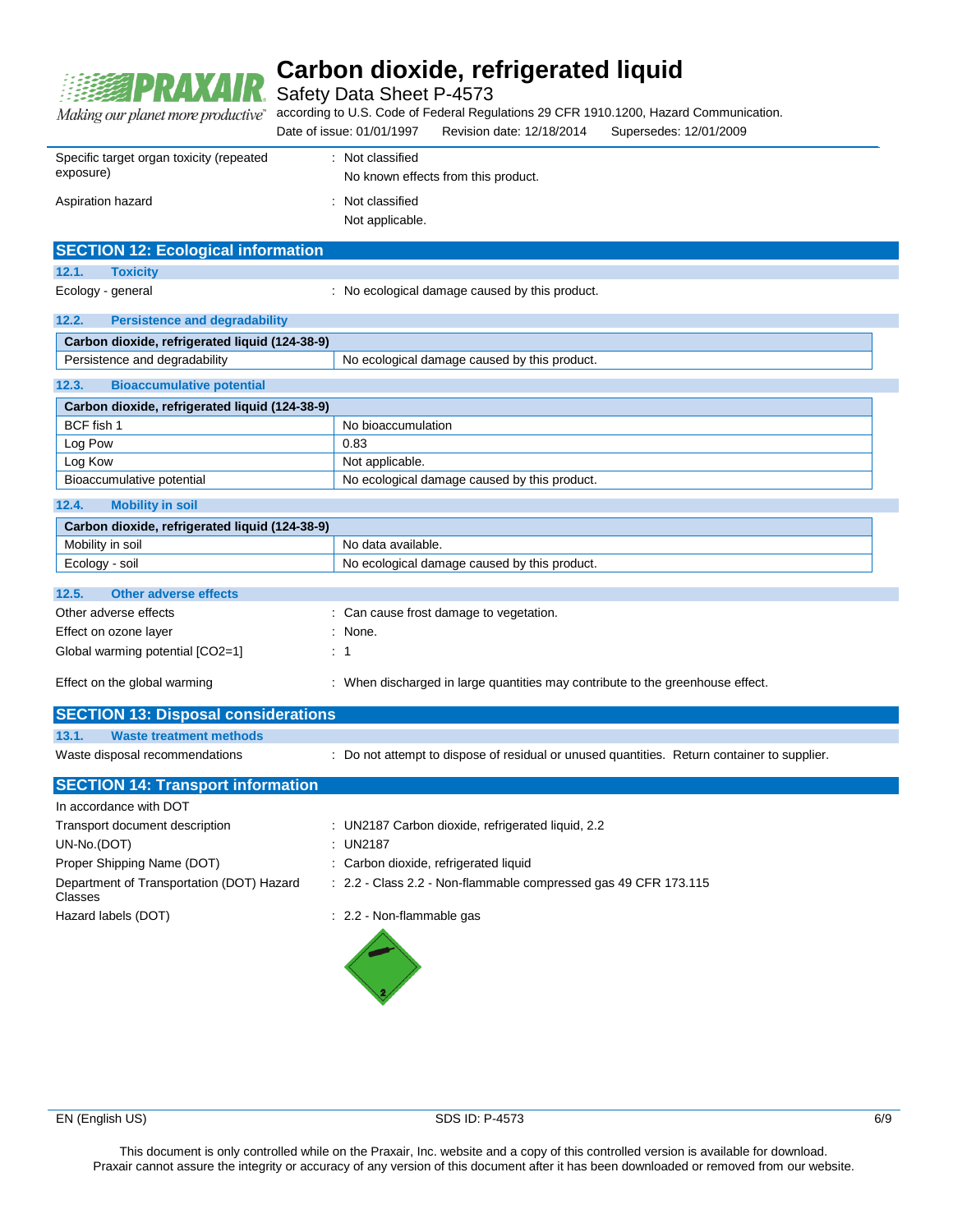

Safety Data Sheet P-4573

according to U.S. Code of Federal Regulations 29 CFR 1910.1200, Hazard Communication.

|                                                                                                                     | Date of issue: 01/01/1997<br>Revision date: 12/18/2014<br>Supersedes: 12/01/2009                                                                                                                                                                                                                                                                                                                                                                                                                                                                                                                                                                                                                                                                                                                                                                                                                                                                                                                                                                                                                                                                                                                                                                                                                                        |
|---------------------------------------------------------------------------------------------------------------------|-------------------------------------------------------------------------------------------------------------------------------------------------------------------------------------------------------------------------------------------------------------------------------------------------------------------------------------------------------------------------------------------------------------------------------------------------------------------------------------------------------------------------------------------------------------------------------------------------------------------------------------------------------------------------------------------------------------------------------------------------------------------------------------------------------------------------------------------------------------------------------------------------------------------------------------------------------------------------------------------------------------------------------------------------------------------------------------------------------------------------------------------------------------------------------------------------------------------------------------------------------------------------------------------------------------------------|
| DOT Special Provisions (49 CFR 172.102)                                                                             | T75 - When portable tank instruction T75 is referenced in Column (7) of the 172.101 Table, the<br>applicable refrigerated liquefied gases are authorized to be transported in portable tanks in<br>accordance with the requirements of 178.277 of this subchapter.<br>TP5 - For a portable tank used for the transport of flammable refrigerated liquefied gases or<br>refrigerated liquefied oxygen, the maximum rate at which the portable tank may be filled must<br>not exceed the liquid flow capacity of the primary pressure relief system rated at a pressure not<br>exceeding 120 percent of the portable tank's design pressure. For portable tanks used for the<br>transport of refrigerated liquefied helium and refrigerated liquefied atmospheric gas (except<br>oxygen), the maximum rate at which the tank is filled must not exceed the liquid flow capacity of<br>the pressure relief device rated at 130 percent of the portable tank's design pressure. Except<br>for a portable tank containing refrigerated liquefied helium, a portable tank shall have an outage<br>of at least two percent below the inlet of the pressure relief device or pressure control valve,<br>under conditions of incipient opening, with the portable tank in a level attitude. No outage is<br>required for helium. |
| <b>Additional information</b>                                                                                       |                                                                                                                                                                                                                                                                                                                                                                                                                                                                                                                                                                                                                                                                                                                                                                                                                                                                                                                                                                                                                                                                                                                                                                                                                                                                                                                         |
| Emergency Response Guide (ERG) Number                                                                               | : 120 (UN1013, UN1845, UN2187)                                                                                                                                                                                                                                                                                                                                                                                                                                                                                                                                                                                                                                                                                                                                                                                                                                                                                                                                                                                                                                                                                                                                                                                                                                                                                          |
| Other information                                                                                                   | : No supplementary information available.                                                                                                                                                                                                                                                                                                                                                                                                                                                                                                                                                                                                                                                                                                                                                                                                                                                                                                                                                                                                                                                                                                                                                                                                                                                                               |
| Special transport precautions                                                                                       | : Avoid transport on vehicles where the load space is not separated from the driver's<br>compartment. Ensure vehicle driver is aware of the potential hazards of the load and knows<br>what to do in the event of an accident or an emergency. Before transporting product containers:<br>- Ensure there is adequate ventilation. - Ensure that containers are firmly secured. - Ensure<br>cylinder valve is closed and not leaking. - Ensure valve outlet cap nut or plug (where provided)<br>is correctly fitted. - Ensure valve protection device (where provided) is correctly fitted.                                                                                                                                                                                                                                                                                                                                                                                                                                                                                                                                                                                                                                                                                                                              |
| <b>Transport by sea</b><br>UN-No. (IMDG)<br>Proper Shipping Name (IMDG)<br>Class (IMDG)<br>MFAG-No                  | : 2187<br>: CARBON DIOXIDE, REFRIGERATED LIQUID<br>$: 2 - \text{Gases}$<br>: 120                                                                                                                                                                                                                                                                                                                                                                                                                                                                                                                                                                                                                                                                                                                                                                                                                                                                                                                                                                                                                                                                                                                                                                                                                                        |
| <b>Air transport</b><br>UN-No.(IATA)<br>Proper Shipping Name (IATA)<br>Class (IATA)<br><b>Civil Aeronautics Law</b> | : 2187<br>: Carbon dioxide, refrigerated liquid<br>$\therefore$ 2<br>: Gases under pressure/Gases nonflammable nontoxic under pressure                                                                                                                                                                                                                                                                                                                                                                                                                                                                                                                                                                                                                                                                                                                                                                                                                                                                                                                                                                                                                                                                                                                                                                                  |

| <b>SECTION 15: Regulatory information</b>                                 |                                                                      |  |
|---------------------------------------------------------------------------|----------------------------------------------------------------------|--|
| 15.1. US Federal regulations                                              |                                                                      |  |
| Carbon dioxide, refrigerated liquid (124-38-9)                            |                                                                      |  |
| Listed on the United States TSCA (Toxic Substances Control Act) inventory |                                                                      |  |
| SARA Section 311/312 Hazard Classes                                       | Immediate (acute) health hazard<br>Sudden release of pressure hazard |  |

#### **15.2. International regulations**

**CANADA**

| Carbon dioxide, refrigerated liquid (124-38-9)          |  |  |
|---------------------------------------------------------|--|--|
| Listed on the Canadian DSL (Domestic Substances List)   |  |  |
| <b>WHMIS Classification</b><br>Class A - Compressed Gas |  |  |

#### **EU-Regulations**

### **Carbon dioxide, refrigerated liquid (124-38-9)** Listed on the EEC inventory EINECS (European Inventory of Existing Commercial Chemical Substances) **Classification according to Regulation (EC) No. 1272/2008 [CLP]** Refrigerated liquefied gas H281

EN (English US) 8DS ID: P-4573 7/9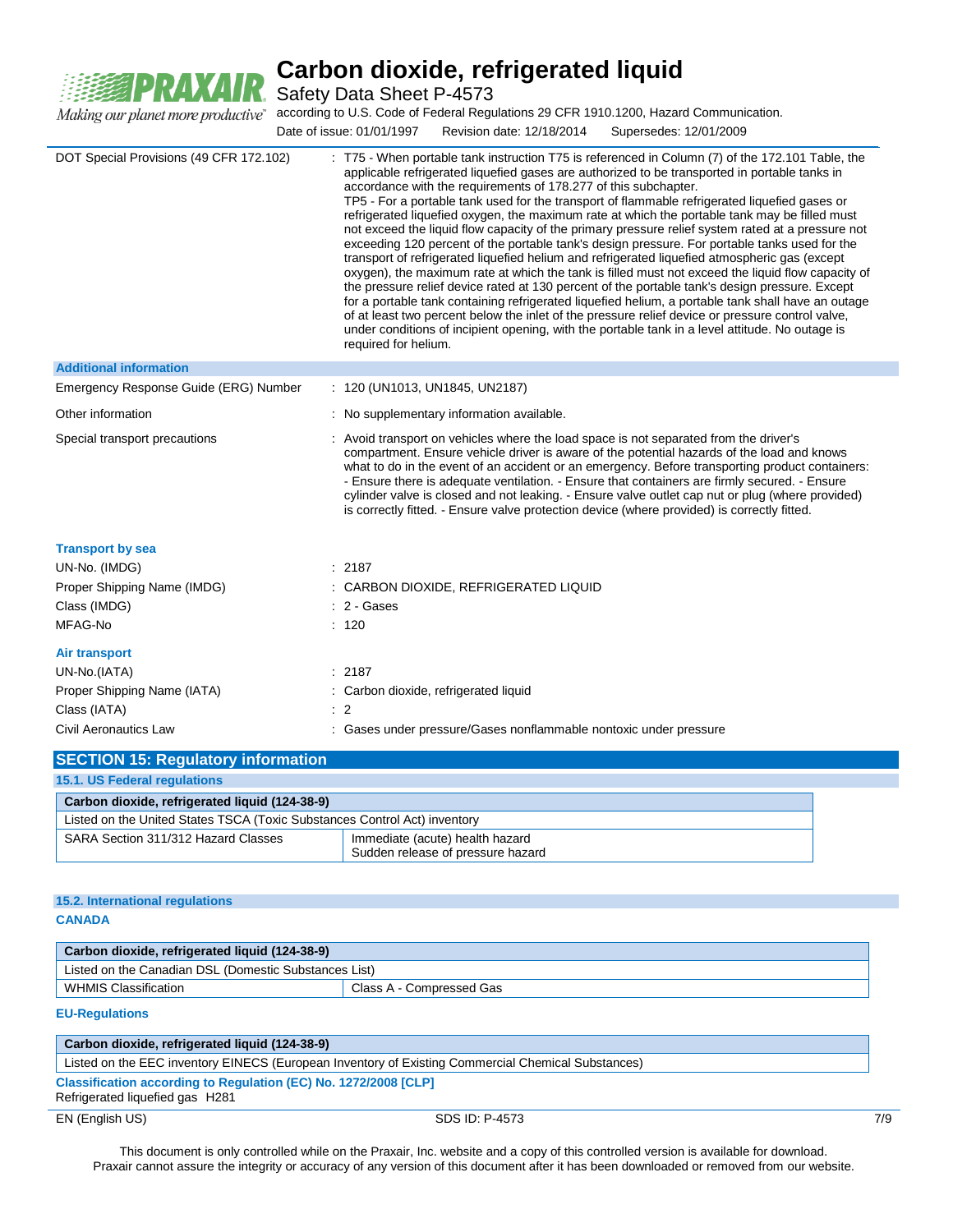

Safety Data Sheet P-4573

according to U.S. Code of Federal Regulations 29 CFR 1910.1200, Hazard Communication. Making our planet more productive"

Date of issue: 01/01/1997 Revision date: 12/18/2014 Supersedes: 12/01/2009

Full text of H-phrases: see section 16

### **15.2.2. National regulations**

**Carbon dioxide, refrigerated liquid (124-38-9)** Listed on the AICS (Australian Inventory of Chemical Substances)

Listed on IECSC (Inventory of Existing Chemical Substances Produced or Imported in China)

Listed on the Japanese ENCS (Existing & New Chemical Substances) inventory

Listed on the Korean ECL (Existing Chemicals List)

Listed on NZIoC (New Zealand Inventory of Chemicals)

Listed on PICCS (Philippines Inventory of Chemicals and Chemical Substances)

Listed on the Canadian IDL (Ingredient Disclosure List)

| <b>15.3. US State regulations</b>                                      |                                                                                                                                                           |  |
|------------------------------------------------------------------------|-----------------------------------------------------------------------------------------------------------------------------------------------------------|--|
| Carbon dioxide, refrigerated liquid(124-38-9)                          |                                                                                                                                                           |  |
| U.S. - California - Proposition 65 - Carcinogens List                  | <b>No</b>                                                                                                                                                 |  |
| U.S. - California - Proposition 65 - Developmental<br>Toxicity         | No                                                                                                                                                        |  |
| U.S. - California - Proposition 65 - Reproductive<br>Toxicity - Female | No                                                                                                                                                        |  |
| U.S. - California - Proposition 65 - Reproductive<br>Toxicity - Male   | No                                                                                                                                                        |  |
| State or local regulations                                             | U.S. - Massachusetts - Right To Know List<br>U.S. - New Jersey - Right to Know Hazardous Substance List<br>U.S. - Pennsylvania - RTK (Right to Know) List |  |

| <b>SECTION 16: Other information</b>      |                                                                                                                                                                                                                                                                                                                                                                                                                                                                                                                                                                                                                                                                |
|-------------------------------------------|----------------------------------------------------------------------------------------------------------------------------------------------------------------------------------------------------------------------------------------------------------------------------------------------------------------------------------------------------------------------------------------------------------------------------------------------------------------------------------------------------------------------------------------------------------------------------------------------------------------------------------------------------------------|
| <b>Revision date</b><br>Other information | $: 12/18/201412:00.00$ AM<br>When you mix two or more chemicals, you can create additional, unexpected hazards. Obtain<br>and evaluate the safety information for each component before you produce the mixture.<br>Consult an industrial hygienist or other trained person when you evaluate the end product.<br>Before using any plastics, confirm their compatibility with this product.                                                                                                                                                                                                                                                                    |
|                                           | Praxair asks users of this product to study this SDS and become aware of the product hazards<br>and safety information. To promote safe use of this product, a user should (1) notify<br>employees, agents, and contractors of the information in this SDS and of any other known<br>product hazards and safety information, (2) furnish this information to each purchaser of the<br>product, and (3) ask each purchaser to notify its employees and customers of the product<br>hazards and safety information.                                                                                                                                              |
|                                           | The opinions expressed herein are those of qualified experts within Praxair, Inc. We believe<br>that the information contained herein is current as of the date of this Safety Data Sheet. Since<br>the use of this information and the conditions of use are not within the control of Praxair, Inc., it<br>is the user's obligation to determine the conditions of safe use of the product.                                                                                                                                                                                                                                                                  |
|                                           | Praxair SDSs are furnished on sale or delivery by Praxair or the independent distributors and<br>suppliers who package and sell our products. To obtain current SDSs for these products,<br>contact your Praxair sales representative, local distributor, or supplier, or download from<br>www.praxair.com. If you have questions regarding Praxair SDSs, would like the document<br>number and date of the latest SDS, or would like the names of the Praxair suppliers in your<br>area, phone or write the Praxair Call Center (Phone: 1-800-PRAXAIR/1-800-772-9247;<br>Address: Praxair Call Center, Praxair, Inc., P.O. Box 44, Tonawanda, NY 14151-0044). |
|                                           | PRAXAIR and the Flowing Airstream design are trademarks or registered trademarks of Praxair<br>Technology, Inc. in the United States and/or other countries.                                                                                                                                                                                                                                                                                                                                                                                                                                                                                                   |

#### Full text of H-phrases:

| Refrigerated liquefied gas | l liquefied gas<br>Gases under pressure Refrigerated |
|----------------------------|------------------------------------------------------|
| H <sub>28</sub> 1          | CONTAINS REFRIGERATED GAS: MAY CAUSE CRYOGENIC       |
|                            | OR INJURY<br><b>BURNS</b>                            |